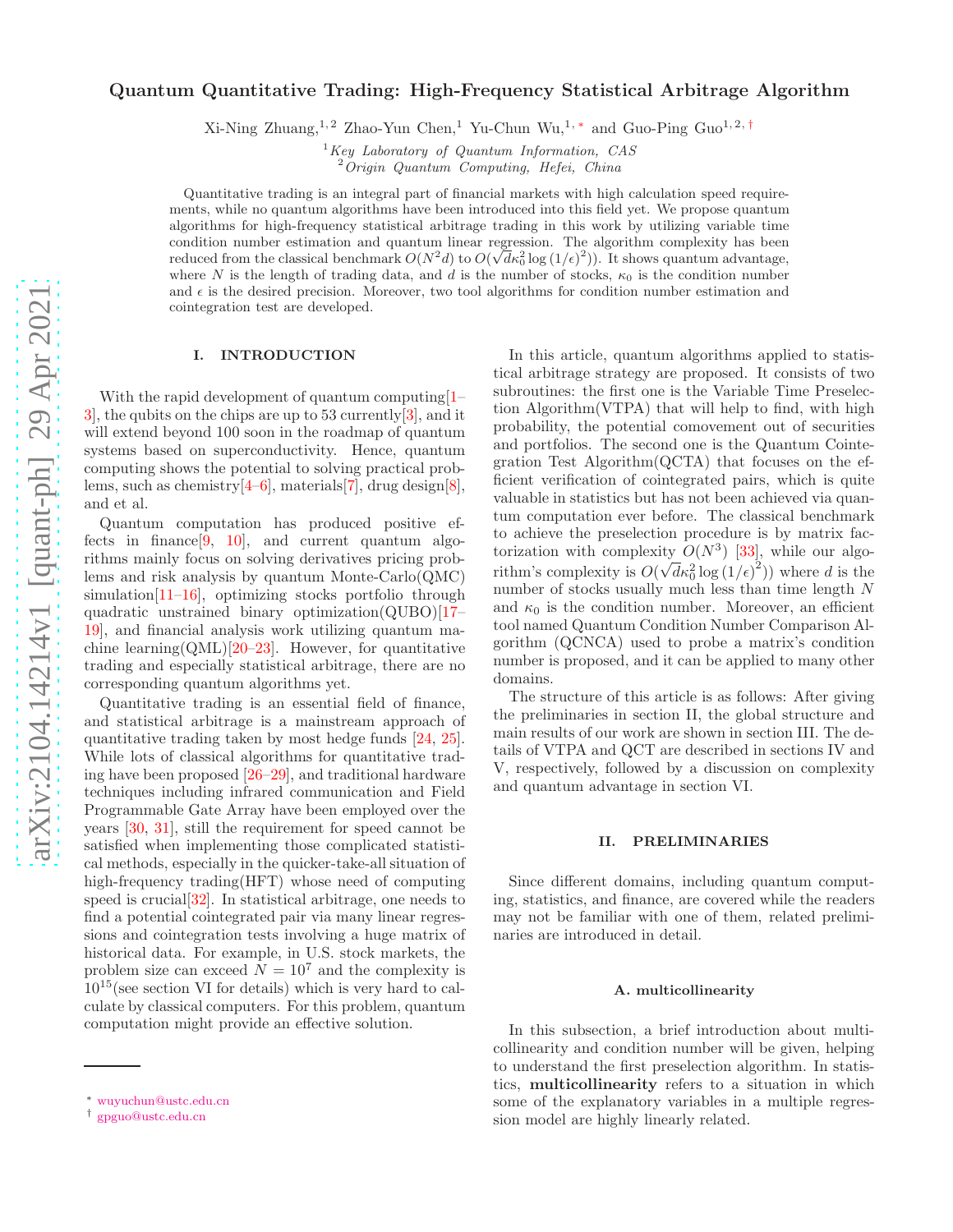In numerical analysis, to detect and measure the seriousness of the multicollinearity problem, the condition number  $\kappa$  is introduced. Given problem f, it is generally a measurement to describe the change of the output value divided by the change of the input variable x:

$$
\kappa(f) = \lim_{\epsilon \to 0} \sup_{\|\delta x\| \le \epsilon} \frac{\|\delta f\|}{\|\delta x\|}.
$$

In the case of matrices, the condition number associated with the linear equation  $Ax = b$  release the dependence of accuracy on the input data. Specifically, the condition number of normal matrix A is

$$
\kappa(A) = \frac{|\lambda_{max}(A)|}{|\lambda_{min}(A)|}.
$$

It should be emphasized that condition number is a property of the matrix itself and does not depend on the algorithm or accuracy of the computer used. Hence, both classical and quantum computers have a common problem to solve an ill-conditioned (high condition number) linear system of equations. The larger the condition number, the more ill-conditioned the matrix is, and the algorithm complexity will increase very quickly.

## B. Cointegration

In this subsection, some statistical concepts and facts about stochastic process and time series analysis are provided. Following those, an explicit demonstration is also given on the relationship between multicollinearity and cointegration, which may be confuse some readers.

A (weakly) stationary time series,  $x_t$ , is a finite variance process with an unconditional joint probability distribution. Thus it does not change when shifted in time: (i) the mean value function  $\mu_{xt} = E(x_t)$  is constant and (ii) the covariance function  $\gamma_x(s,t) = E[(x_s-\mu_s)(x_t-\mu_t)]$ depends on s and t only through their difference $|s - t|$ . In autoregressive-moving average models of unknown order, to test whether a given time series denoted as  $Y_t$ is stationary or not, the Augmented Dickey-Fuller(ADF) unit root test may be employed[\[34\]](#page-9-13).

Cointegration (multi-cointegration) is a relevant statistical property of two or more time series which are individually integrated of order d while their combination is integrated of order less than d. Here the order of integration is a summary statistic denoting the minimum number of differences taken to obtain a covariancestationary series. Without loss of generality,  $d = 1$  is assumed in this article. Under different financial hypotheses, there are mainly three kinds of cointegration tests: the Engle–Granger test[\[35](#page-9-14)], the Johansen test[\[36\]](#page-9-15), and the Phillips-Ouliaris test [\[37](#page-9-16)]. In our work, Engle–Granger two-step method is used as the most popular and famous one:

Suppose that  $x_t^i$  are non-stationary and integrated of order d=1, then a linear combination

$$
\hat{u}_t = \sum \beta_i x_t^i
$$

is expected to be stationary for some specific coefficient of  $\beta_i$ . In the general case that  $\beta_i$  is not decided yet, some estimation must be made first, usually by ordinary least squares regression. Next, the stationarity test will be implemented on the residuals  $\hat{u}_t$ . It is a regression on  $\hat{u}_t$ , and the lagged residuals  $\hat{u}_{t-1}$  are included as a regressor:

$$
\Delta u_t = \alpha + \beta t + \gamma u_{t-1} + \sum_{i=1}^{p-1} \Delta u_{t-i} + \epsilon_t.
$$

Here  $\alpha$  and  $\beta$  are the intercept and the coefficient on the time trend, respectively, and  $p$  denotes the lag order of the autoregressive process to be decided. The unit root test is carried out under the null hypothesis  $\gamma = 0$ . The test statistic to be computed is

$$
\mathbf{DF}_{\tau} = \frac{\hat{\gamma}}{SE(\hat{\gamma})}.
$$

What follows is a comparison with the Dickey-Fuller distribution critical value table [\[38\]](#page-9-17).

Whenever such a cointegrated stock portfolio is found, the linear combination is expected to have the property of mean-reverting and use the statistical arbitrage.

#### C. Quantum Linear Regression

Quantum linear regression is the primary tool of QCT and is introdecd as follows. Wiebe, Braun, and Lloyd (WBL)firstly introduced an algorithm for quantum data fitting[\[39](#page-9-18)]. Building on Harrow, Hassidim, and Lloyd's (HHL) quantum algorithm for linear systems of equations[\[40](#page-9-19)], WBL developed a least-squares estimation using Moore–Penrose Pseudo inverse. WBL's algorithms are mainly suited for data sets whose design matrices are sparse and well-conditioned. Given an N dimension s sparse data matrix, the time complexity is  $O(\log N s^3 \kappa^6 \epsilon^{-1})$ , where the condition number given is  $\kappa$ and the accuracy desired is  $\epsilon^{-1}$ . With the technique of quantum principal component analysis(qPCA) and singular value decomposition(SVD) [\[41](#page-9-20)], Schuld, Sinayskiy, and Petruccione(SSP) came with an algorithm for prediction based on a linear regression model with least-squares optimization [\[42](#page-9-21)]. The sparseness condition is removed, and the existence of a low-rank approximation is supposed instead. The time complexity is  $O(\log N\kappa^2\epsilon^{-3})$ , where an improvement of factor  $\kappa^4$  is made on the condition number at the cost of worse dependence on accuracy by a factor  $\epsilon^{-2}$ . Recently, Guoming Wang presents a new quantum algorithm for fitting a linear regression model using least-squares approach [\[43\]](#page-9-22). This algorithm builds on Low and Chuang's method for Hamiltonian simulation based on qubitization and quantum signal processing [\[44,](#page-9-23) [45\]](#page-9-24). Childs, Kothari, and Somma (CKS)'s approach is introduced to inverse the matrix derived from SVD [\[46\]](#page-9-25). Imposing restrictions on the number of adjustable parameters d, and hence the rank of the design matrix,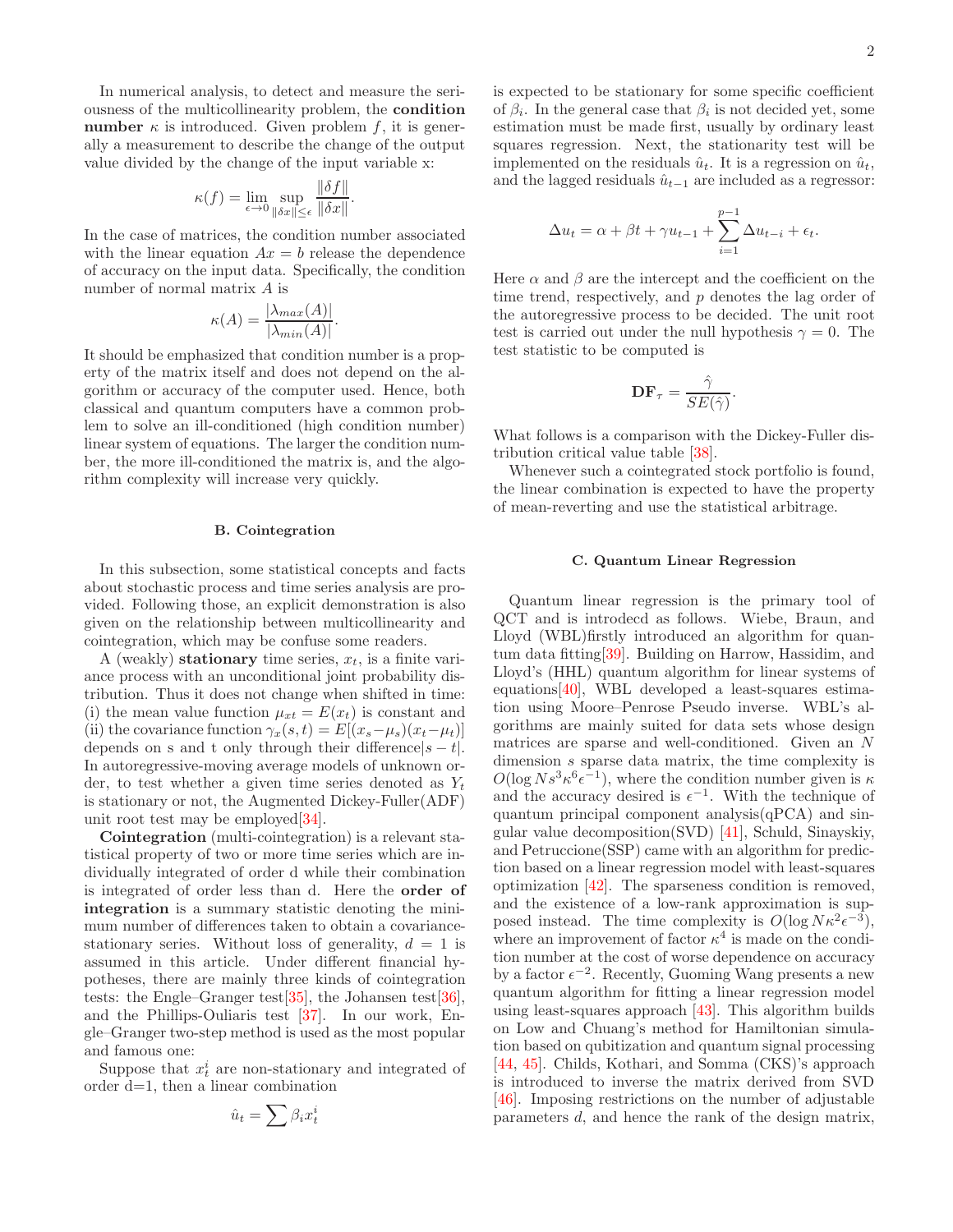the gate complexity is  $O(\frac{d^{1.5} \kappa^3}{\epsilon^2})$  $\frac{\varepsilon^3}{\varepsilon^2}$  poly  $[\log_2(\frac{\kappa}{\varepsilon\delta})]$  with the succeeding probability is at least  $1 - \epsilon$ .

# III. QUANTUM STATISTICAL ARBITRAGE

Pioneered by Gerry Bamberger [\[47](#page-9-26)], statistical arbitrage has developed a lot, and the crux and core are to model the comovement. Following the framework first introduced by Vidyamurthy[\[27\]](#page-9-27), statistical arbitrage is divided mainly into three key steps: Firstly, two or more securities moved together historically in a formation period should be preselected; secondly, some version of the Engle-Granger cointegration test[\[35\]](#page-9-14) is taken for verification; thirdly, the spread between them in a subsequent trading period is monitored by some optimal entry/exit thresholds. Since the spread of stocks will revert to its historical mean and, the profit can be made from other traders' irrational behavior by longing the oversold securities and shorting the overbought ones at the same time[\[26](#page-9-7)].

In this section, two algorithms solving the quantum statistical arbitrage problem are proposed. One is for the case of fixed condition number threshold; the other is for a fixed number of remained portfolios. The formal statement of the quantum statistical arbitrage problem is as follows: Given historical data of many stocks for a long time interval, our target is to select those stocks that are cointegrated. The algorithm mainly contains two steps: preselect multicollinear stock portfolios from the pool by applying  $VTPA(p, \kappa)$  where  $VPTA$  is True if the given portfolio  $p$ 's condition number is larger than the threshold  $\kappa$ ; and then verify whether the preselected portfolio p is cointegrated by implementing  $QCT(p)$  to output cointegration flag  $f$  and corresponding coefficients β.

Suppose that  $P = \{p\}$  is the portfolio pool, and  $(p_t^{(j)})_{J \times T}$  is a portfolio of stocks' historical quote data. Here  $p_t^{(j)}$  is an element of p as the  $j^{th}$  stock's price at time t. The matrix  $p$  is of full rank since no perfect linear relation exists in noisy financial market data. The two quantum statistical algorithms work in the standard oracle model, and the matrix is stored in a quantum ran-dom access memory(qRAM) [\[48](#page-9-28)[–50](#page-9-29)]. A procedure  $\mathcal{P}_x$  is assumed to perform the map

$$
|j\rangle |t\rangle |z\rangle \rightarrow |j\rangle |t\rangle |z \oplus p_t^{(j)}\rangle
$$

for any  $j \in [1, 2, ..., d]$  and  $t \in [1, 2, ..., N]$ , and the price is stored as a bit string in the third register.

In order to derive the desired real symmetric matrix, the strategy of HHL  $[39, 40]$  $[39, 40]$  $[39, 40]$  is adopted as:

$$
A = \left(\begin{smallmatrix} 0 & X \\ x^T & 0 \end{smallmatrix}\right)
$$

.

Moreover, the norm of the matrix is assumed to satisfy  $||A|| = 1$  without loss of generality since otherwise let  $A = \frac{A}{\|A\|}$ .

<span id="page-2-0"></span>

| <b>Algorithm 1</b> Quantum Statistical Arbitrage Algorithm |  |
|------------------------------------------------------------|--|
| with Fixed Condition Number Preselection                   |  |

| Input: |                   |
|--------|-------------------|
|        | $u + b$ c throabe |

 $\kappa_0$ : the threshold for preselection

 $T$ : the length of time interval

J: the total number of stocks

d: number of stocks in one portfolio

P: the portfolio pool set contains portfolios p

 $p_t^{(j)}$ : the  $j^{th}$  stock's price at time t.

# Output:

 $(p, \beta)$  Cointegrated portfolios and cointegration coefficients.

Data loading\nfor *p* in *P* do\n
$$
|p\rangle = \sum_{t=0}^{T-1} \sum_{j=0}^{J-1} p_t^{(j)} |t\rangle |j\rangle
$$
\nif  $VTPA(p, \kappa_0) = True$  then\n
$$
QCT(p) = f, \beta
$$
\nif  $f = True$  then\n
$$
Output (p, \beta)
$$
\nelse\nSkip to the next loop

As for the case of unknown  $\kappa_0$ , an even more efficient Algorithm [2](#page-2-1) is provided. The basic idea is as follows: since our single-step preselection sub-algorithm can be used for any given  $\kappa$ , a progressive  $\kappa$  preselection procedure can be implemented. Portfolio matrices with small  $\kappa$  will be directly obsoleted in the first several steps until the number of matrices left is small enough, and until then, the quantum cointegration test will be implemented.

<span id="page-2-1"></span>Algorithm 2 Quantum Statistical Arbitrage Algorithm with Progressive Preselection

| Input:                                                       |
|--------------------------------------------------------------|
| $k$ : portfolio number threshold                             |
| $T$ : the length of time interval                            |
| $J$ : the total number of stocks                             |
| d: the number of stocks in one portfolio                     |
| $P$ : the portfolio pool                                     |
| $p_t^{(j)}$ : the j <sup>th</sup> stock's price at time t.   |
| Output:                                                      |
| $(p, \beta)$ Cointegrated portfolios and cointegration coef- |
| ficients.                                                    |
| Data Loading.<br>$\alpha$ , , , ,                            |

Step counter  $j = 1$ Portfolio counter  $K = |P|$ while  $K > k$  do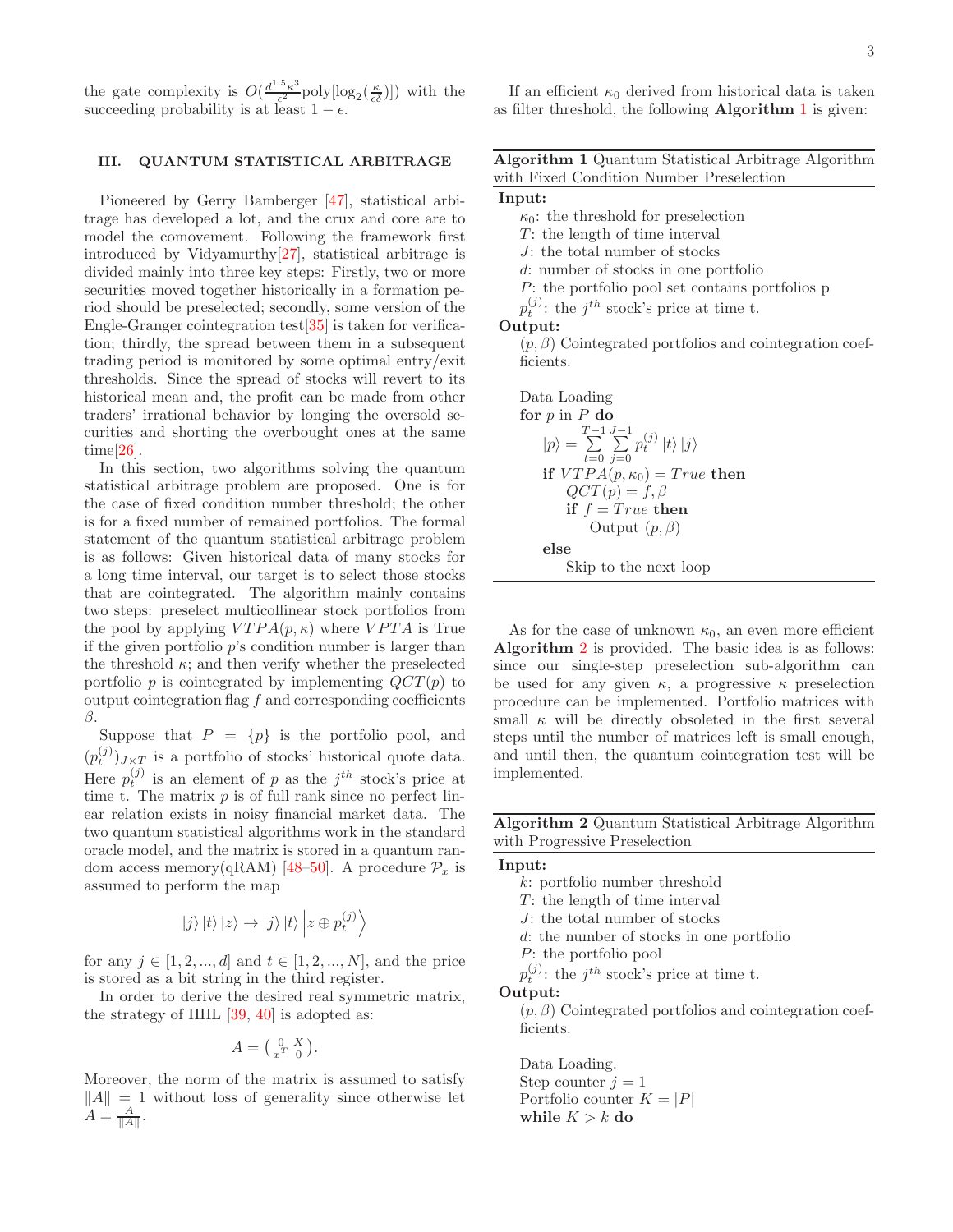$$
\kappa_j = 2^j
$$
  
\nfor  $p$  in  $P$  do  
\n
$$
|p\rangle = \sum_{t=0}^{T-1} \sum_{j=0}^{J-1} p_t^{(j)} |t\rangle |j\rangle
$$
  
\nif  $VTPA(p, \kappa_j) = True$  then  
\nskip  
\nelse  
\n
$$
K = K - 1
$$
  
\n
$$
P = P - \{p\}
$$
  
\n
$$
j = j + 1
$$
  
\nfor  $p$  in  $P$  do  
\n $QCT(p) = (f, \beta)$   
\nif  $f = True$  then  
\nOutput  $(p, \beta)$ 

Both of the above two algorithms are for statistical arbitrage, and the selection depends on the specific market: if the  $\kappa$ -threshold is stationary, the first algorithm is chosen; otherwise, the second one is preferred. Since the two subroutines are complicated and tool sub-algorithms are developed, they will be introduced in section IV and section V, respectively.

# IV. VARIABLE TIME PRESELECTION

In this section, we will explain the main idea of the first part of our work as a variable time quantum algorithm to preselect the stocks that are multicollinear and thus may be cointegrated as needed.

Although ill-conditioned matrices are commonly considered a terrible problem that one should try to avoid, we develop the heuristic idea to detect multicollinearity by searching matrices with small eigenvalues and large condition numbers. QCNCA is developed to determine whether the condition number  $\kappa$  of a given matrix is larger than the threshold  $\kappa_0$  in subsection A.

Since QCNCA's dependence on  $\kappa$  is quadratic, the technique of variable time quantum algorithm is introduced to accelerate the implementation of matrices selection[\[51\]](#page-9-30), and then the VTPA is as follows:

Theorem 1 Supposing that many different linear systems are given with unknown condition number  $\kappa$ and  $P_j$  denote the probability that condition number satisfies  $\kappa_{j-1} = 2^{j-1} \leq \kappa \leq \kappa_j = 2^j$ . Then there is an efficient quantum algorithm to preselect matrices with condition numbers  $\kappa \geq \kappa_0$ . The average query complexity is  $O(\sqrt{d} \log (1/\epsilon)^2 (\sum_{j=1}^M 4^j j P_j))$ . As for a uniform probability distribution, the query complexity is  $O(\sqrt{d\kappa_0^2} \log{(1/\epsilon)}^2)$  to determine whether the condition number is larger than  $\kappa_0$ .

The proofs of correctness and complexity of Theorem 1 are given in subsection C and subsection D, respectively.

## A. Tools: Quantum Condition Number Comparison Algorithm

Realizing that multicollinearity appears with large  $\kappa$  [\[52,](#page-9-31) [53\]](#page-9-32), and hence small eigenvalues, the following preselection algorithm is developed: repeat a simplified phase estimation sub-algorithm until an eigenvalue small enough is detected. If such an eigenvalue is found, the corresponding portfolios will be recorded as an alternative one. It worth noticing that some cointegrated pairs may be missed in our algorithm, but it does not matter since our task is to search for some collinear portfolios instead of the impossible mission to find all of the cointegrated pairs. We denote this procedure Quantum Condition Number Comparator  $QCNC(\kappa,\varphi)$ and get the following result:

**Lemma 2** Supposing that A is an  $N \times N$  Hermitian matrix with  $||A|| = 1$  with unknown condition number  $\kappa$  and the probability density function of eigenvalues is  $p(\lambda)$ . Then there is a quantum algorithm using  $O(\kappa_0 \log{(1/\epsilon)} \frac{\int_{1/\kappa}^{1} p(x) dx}{\int_{1/\kappa}^{1/\kappa} p(x) dx})$  $\int_{1/\kappa}^{1/\kappa} \frac{F(x) dx}{\sqrt{\frac{1}{\kappa}} \sqrt{\frac{p(x) dx}{\kappa}}}$  calls of A to determine whether the condition number is larger than  $\kappa_0$ . In the case of a uniform probability distribution, A's calls are  $O(\kappa_0^2 \log(1/\epsilon))$  so that whenever  $\kappa \geq 2\kappa_0$ , the target qubit will be 1.

It should be noticed that this repeating time, especially when  $\kappa$  is large, is determined by the threshold  $\kappa_0$ , while traditional algorithms depend on the unknown  $\kappa$ . This is an algorithm finding whether the condition number of a linear system is large than the given threshold without solving the equations.

*Proof of Lemma 2.* Without loss of generality, suppose that A is a matrix with Frobenius norm

$$
||A||_F = \left(\sum_{i=1}^m \sum_{j=1}^n |a_{ij}|^2\right)^{1/2} = \sqrt{d} \tag{1}
$$

(otherwise let  $A = \frac{\sqrt{d}}{\|A\|_F} A$ ), and unknown rank r. A direct calculation shows that:

$$
|\lambda_{max}(A)| = ||A||_2 \tag{2}
$$

$$
\geq \frac{1}{\sqrt{r}} \|A\|_F \tag{3}
$$

$$
=\sqrt{d/r} \tag{4}
$$

$$
\geq 1. \tag{5}
$$

Here in (2)

$$
||A||_2 = \sup_{x \neq 0} \frac{||Ax||}{||x||} = \sigma_{max}(A)
$$
 (6)

is the induced  $L_2$  norm and equals to  $|\lambda_{max}(A)|$  (see [\[54\]](#page-9-33)'s example 5.6.6), and it follows the inequality  $(3)$  (see [\[55\]](#page-9-34)).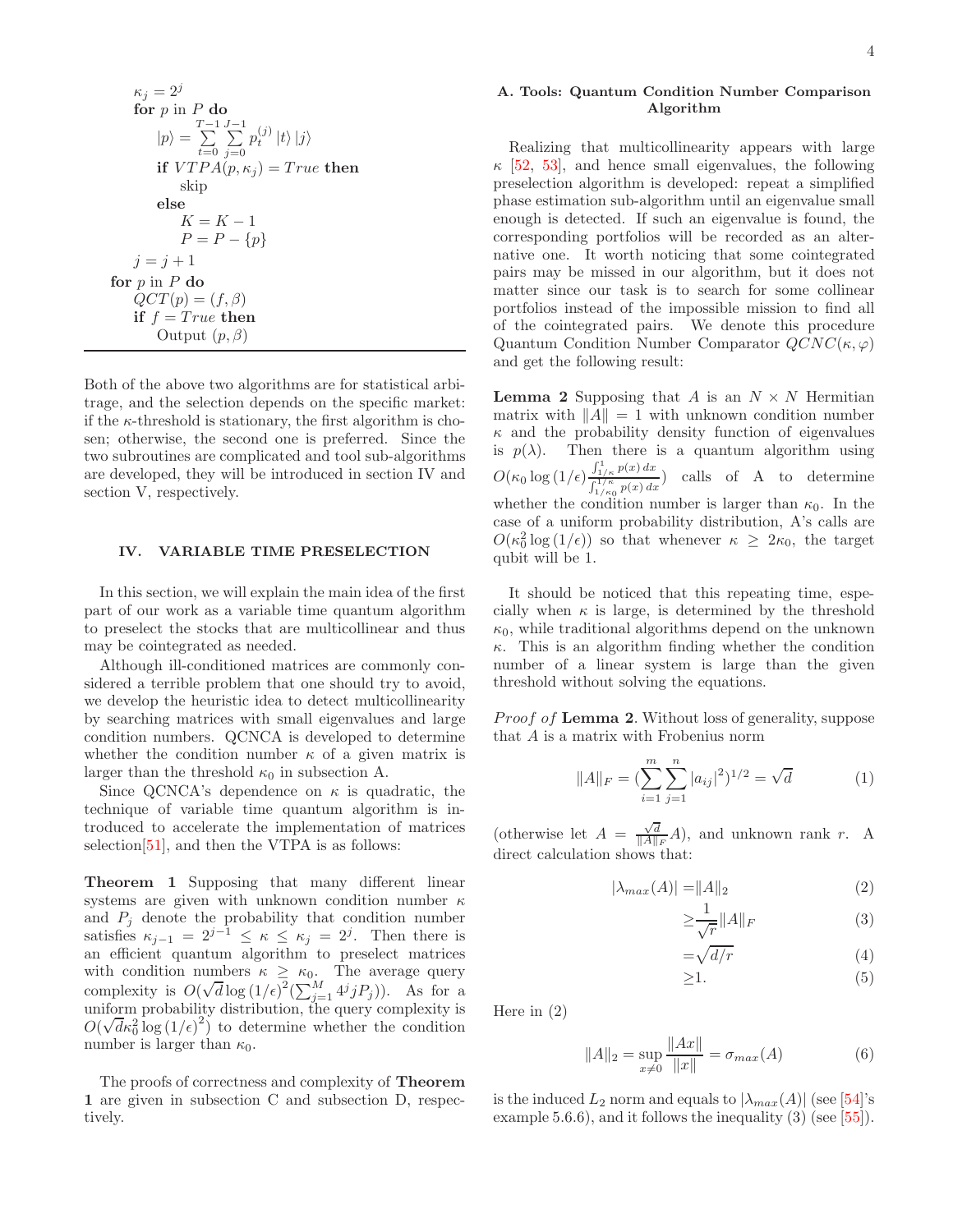For any given eigenvector  $|\lambda\rangle$ , with a variant of phase estimation, it is easy for us to determine whether its corresponding eigenvalue  $\lambda$  is larger than  $1/\kappa_0$  or not with complexity  $O(\kappa_0 \log(1/\epsilon))$  [\[46\]](#page-9-25). By the definition of the condition number of normal matrices, for any known eigenvalue  $\lambda$ :

$$
\kappa = \frac{|\lambda_{max}(A)|}{|\lambda_{min}(A)|} \ge \frac{1}{|\lambda(A)|} \ge \kappa_0.
$$
 (7)

Hence a lower bound of the condition number is also given. Whenever a sufficiently small eigenvalue  $\lambda_0$  is given, the matrix can be regarded with condition number greater than  $\kappa_0$  and high multicollinearity as a consequence.

Obviously, there is a certain probability of success when the testing eigenvalue is larger than  $\kappa_0$ . Let the condition number be  $\kappa$  and the probability density function of eigenvalues be  $p$ ; the success probability is

$$
P_{success} = \frac{\int_{1/\kappa_0}^{1/\kappa} p(x) dx}{\int_{1/\kappa}^{1} p(x) dx}.
$$
 (8)

Under the assumption that the eigenvalues follow a uniform probability distribution, the success probability turns to be

$$
P_{success} = \frac{1/\kappa_0 - 1/\kappa}{1 - 1/\kappa} \tag{9}
$$

$$
=\frac{1}{\kappa_0} \frac{\kappa - \kappa_0}{\kappa - 1} \tag{10}
$$

$$
\approx \frac{1}{\kappa_0} \left( 1 - \frac{\kappa_0}{\kappa} \right). \tag{11}
$$

Here  $\kappa$  is assumed large and  $\kappa - 1 \simeq \kappa$ . Moreover, whenever a matrix with  $\kappa \geq 2\kappa_0$  is given, we have:

$$
P_{success} \ge 1/2\kappa_0. \tag{12}
$$

This procedure shall be repeated  $2\kappa_0$  times to boost the success probability. Hence the total number of calls for A is  $O(\kappa_0^2 \log(1/\epsilon))$ . Since complexity to simulate  $U = e^{iA}$  is  $O(\sqrt{d}(1 + \log(\kappa_0/\epsilon)))$ [\[56](#page-9-35)], the total query complexity is  $O(\sqrt{d\kappa_0^2 \log{(1/\epsilon)(1 + \log{(\kappa_0/\epsilon)}))}})$ .

It should be mentioned that the assumption of uniform distribution is reasonable. Although different distributions of eigenvalues may appear in specified realistic problems, some normal conditions can be imposed to guarantee that the algorithm will still work with slight modification.

# B. Algorithm

To see how to derive an algorithm more efficient on  $\kappa$ , one should notice that matrices with small condition numbers can be found quite early and need not be calculated anymore. Some clock registers are used to obsolete

those matrices with small condition numbers by starting from small threshold  $\kappa_0$ . The larger the threshold  $\kappa_0$  is, the fewer the matrices need to be tested. Repeating this procedure several times can make the acceleration.

Suppose that  $M = \lceil \log \kappa_0 \rceil$ . The clock registers  $C_{1,...,M}$  are used to control and store the result of subprocedure  $A_i$  defined later. Another 1-qubit register  ${\mathcal F}$  is used as a flag register to donate if the algorithm is stopped. For all  $j \in \{1, ..., M\}$ , let  $\phi_j = 1/\kappa_j = 2^{-j}$ , and let  $\epsilon$  be the desired precision. Since it is our target to verify whether matrix A contains components corresponding to small eigenvalues, the algorithm is defined as  $A = A_{M} A_{M-1} ... A_{1}$ , where  $A_{j}$  is defined as follows:

Algorithm  $A_j$  Conditional on first j–1 qubits of  $H_{\mathcal{C}}$  being  $|1\rangle$ , apply QCNC( $\kappa_j, \epsilon$ ) using  $C_j$  as the output qubit and additional fresh qubits from  $P$  as ancilla (denoted by  $P_i$ ). If  $C_i$  is left  $|0\rangle$  in the first term, the qubit on stop flag register  $\mathcal F$  will be flipped.

# C. Correctness

We shall now prove the correctness of this algorithm.

*Proof of Theorem 1 (correctness part).* Given a matrix A, the condition number is either in some interval  $[\kappa_i, 2\kappa_i]$  or greater than  $\kappa_0$ .

i) Suppose that a matrix with condition number  $\kappa_j \leq \kappa \leq 2\kappa_j$  is given:

State after  $A_1$  to  $A_{j-1}$  Since  $\kappa \leq \phi_{1,\dots,j-1}$ , the clock registers  $C_1, ..., C_{j-1}$  are at position  $|1\rangle$  while the stop flag register  $\mathcal F$  stays  $|0\rangle$  with high probability. After j-1 steps the state is left as

$$
|1\rangle_{C_1,...,C_{j-1}}|0\rangle_{C_j,...,C_M}|0\rangle_{\mathcal{F}}
$$
  

$$
|\gamma_1^1\rangle_{P_1}...\left|\gamma_1^{j-1}\right\rangle_{P_{j-1}}|0\rangle_{P_j...P_M}
$$

where  $\left|\gamma_{i}^{i}\right\rangle$  is the ancillary state produced by the  $i^{th}$  call to QCNC.

**State after**  $A_j$  Because  $\phi_j \leq \kappa \leq 2\phi_j$ , QCNC will split the  $j^{th}$  control register to  $|1\rangle_{C_j}$  with high probability:

$$
\beta_0 \left| \mathcal{U}_{j-1} \right\rangle_{\mathcal{C}} |0\rangle_{\mathcal{F}} \left| \gamma_1^1 \right\rangle_{P_1} \dots \left| \gamma_1^{j-1} \right\rangle_{P_{j-1}} \left| \gamma_0^j \right\rangle_{P_j} |0\rangle_{P_{j+1} \dots P_M}
$$
  
+
$$
\beta_1 \left| \mathcal{U}_{j} \right\rangle_{\mathcal{C}} |0\rangle_{\mathcal{F}} \left| \gamma_1^1 \right\rangle_{P_1} \dots \left| \gamma_1^{j-1} \right\rangle_{P_{j-1}} \left| \gamma_1^j \right\rangle_{P_j} |0\rangle_{P_{j+1} \dots P_M}
$$
  
where 
$$
\mathcal{U}_{j} = 1^j 0^{m-j}.
$$

Since  $C_j$  is left  $|0\rangle$  in the first term, the qubit on register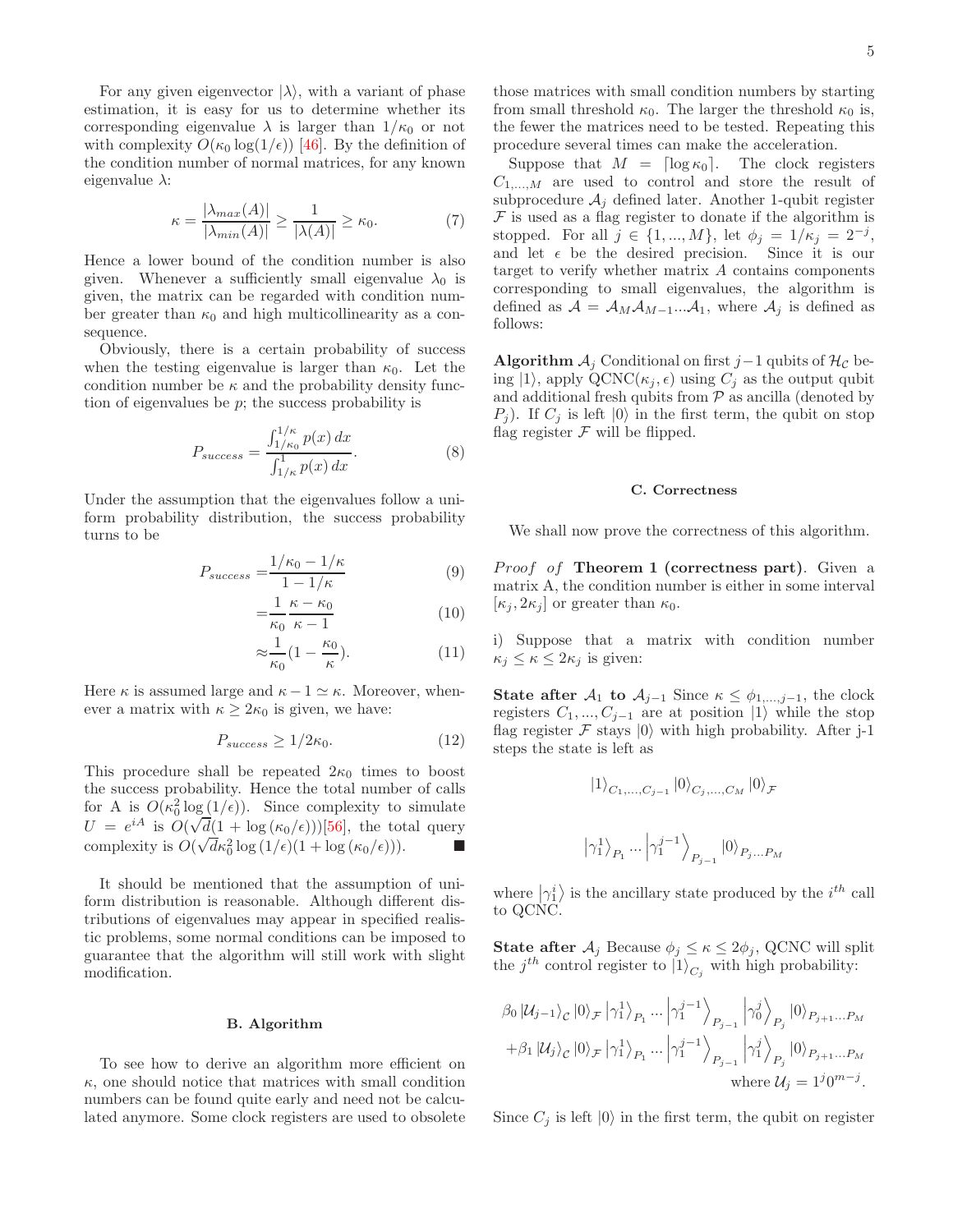$F$  is flipped:

$$
\beta_0 |U_{j-1}\rangle_{\mathcal{C}} |1\rangle_{\mathcal{F}} |\gamma_1^1\rangle_{P_1} \dots |\gamma_1^{j-1}\rangle_{P_{j-1}} |\gamma_0^j\rangle_{P_j} |0\rangle_{P_{j+1}\dots P_M}
$$
  
+
$$
\beta_1 |U_j\rangle_{\mathcal{C}} |0\rangle_{\mathcal{F}} |\gamma_1^1\rangle_{P_1} \dots |\gamma_1^{j-1}\rangle_{P_{j-1}} |\gamma_1^j\rangle_{P_j} |0\rangle_{P_{j+1}\dots P_M}.
$$

**State after**  $A_{j+1}$  This will affect the two parts of the state in different way: In the case that the  $j^{th}$  control qubit is splitted, the step  $QCNC(\kappa_{j+1}, \epsilon)$  is implemented. Notice that  $\kappa \leq \phi_{j+1}$ , the state turns to be:

$$
\beta_1 |U_j\rangle_{\mathcal{C}} |1\rangle_{\mathcal{F}} |\gamma_1^1\rangle_{P_1} \dots |\gamma_1^j\rangle_{P_j} |\gamma_0^{j+1}\rangle_{P_{j+1}} |0\rangle_{P_{j+2} \dots P_M}.
$$

As for the case that  $j^{th}$  control qubit is  $|0\rangle$ , nothing will be done and the state is:

$$
\beta_0 |U_{j-1}\rangle_c |1\rangle_{\mathcal{F}} \left| \gamma_1^1...\gamma_1^{j-1} \right\rangle_{P_1...P_{j-1}} \left| \gamma_0^j \right\rangle_{P_j} |0\rangle_{P_{j+1}...P_M}
$$
  
+ $\beta_1 |U_j\rangle_c |1\rangle_{\mathcal{F}} \left| \gamma_1^1...\gamma_1^j \right\rangle_{P_1...P_j} \left| \gamma_0^{j+1} \right\rangle_{P_{j+1}} |0\rangle_{P_{j+2}...P_M}.$ 

## State after A

Given a matrix A with condition number  $\kappa_i \leq \kappa$  $\kappa_{j+1}$ , the final state at the end of algorithm A is:

$$
\beta_0 |U_{j-1}\rangle_c |1\rangle_{\mathcal{F}} \left|\gamma_1^1...\gamma_1^{j-1}\right\rangle_{P_1...P_{j-1}} \left|\gamma_0^j\right\rangle_{P_j} |0\rangle_{P_{j+1}...P_M}
$$
  
+
$$
\beta_1 |U_j\rangle_c |1\rangle_{\mathcal{F}} \left|\gamma_1^1...\gamma_1^j\right\rangle_{P_1...P_j} \left|\gamma_0^{j+1}\right\rangle_{P_{j+1}} |0\rangle_{P_{j+2}...P_M}.
$$

ii)As for matrix A with condition number  $\kappa \geq \kappa_0$ , we have:

$$
|1\rangle_{\mathcal{C}}|0\rangle_{\mathcal{F}}|\gamma^1_1...\gamma^M_1\rangle_{P_1...P_M}
$$

It should be noticed that whenever the flag register is splitted to  $|1\rangle_{\mathcal{F}}$ , the algorithm stops at some step and reject the hypothesis of the condition number larger than  $\kappa_0$ . Hence a measurement can be implemented on  $|1\rangle_F$ to decide whether the matrix contains a component with eigenvalues less than some given  $1/\kappa_0$ . Besides, a control counter circuit can be employed on the M clock registers to probe the range for  $\kappa$ .

#### D. Complexity Analysis

In this subsection, the algorithm's complexity analysis is given to finish the proof of Theorem 2. It should be mentioned that the algorithm complexity depends on the specific distribution of condition numbers and eigenvalues of the problem. In this work, a theoretical framework is developed for analysis. Moreover, as an example, the result assuming that  $\log \kappa$  follows a uniform probability distribution is calculated. This assumption is common and reasonable since there are relatively

fewer matrices with large condition number.

*Proof of Theorem 1 (complexity part).* Suppose that there are n matrices and the condition number threshold for comparison is  $\kappa_0$ . Let  $M = \lceil \log \kappa_0 \rceil$ . Let  $\kappa_j = 2^j$  and  $P_j$  be the probability that the matrix's condition number satisfies  $\kappa_{i-1} \leq \kappa \leq \kappa_i$ . Then the cummulative number of queries  $T_j$  for this kind of matrix is:

$$
T_j = \sum_{k=1}^{j} \text{QCNC}(\kappa_k, \epsilon)
$$
\n(13)

$$
= \sum_{k=1}^{j} \kappa_k^2 \log \left( 1/\epsilon \right) \sqrt{d} \left( 1 + \log \left( \kappa_k/\epsilon \right) \right) \tag{14}
$$

$$
= \sqrt{d} \log (1/\epsilon)^2 \sum_{k=1}^{j} 2^{2k+1} k \tag{15}
$$

$$
= \sqrt{d} \log \left(1/\epsilon\right)^2 \frac{(j - 1/3)4^{j+1} + 4/3}{3} \tag{16}
$$

$$
\leq \frac{4^{j+1}j}{3}\sqrt{d}\log\left(1/\epsilon\right)^2.\tag{17}
$$

Hence cnosidering the probability, the arithmatic average number of queries is:

$$
T_{avg} = \sum_{j=1}^{M} P_j T_j \tag{18}
$$

$$
\leq \sum_{j=1}^{M} \frac{4^{j+1}j}{3} \sqrt{d} \log \left(1/\epsilon\right)^2 P_j \tag{19}
$$

$$
=\frac{4}{3}\sqrt{d}\log\left(1/\epsilon\right)^2\left(\sum_{j=1}^M 4^j j P_j\right).
$$
 (20)

Supposing that  $\log \kappa$  follows a uniform probability contribution, the probability is

$$
P_j = 1/M = 1/\log \kappa_0
$$

and the average time is:

=

$$
T_{avg} \le \frac{4}{3} \sqrt{d} \log \left( 1/\epsilon \right)^2 \left( \sum_{j=1}^M 4^j j P_j \right) \tag{21}
$$

$$
= \frac{4}{3}\sqrt{d}\log(1/\epsilon)^{2}\left(\sum_{j=1}^{M}4^{j}j/M\right)
$$
 (22)

$$
= \frac{4}{3M} \sqrt{d} \log \left( 1/\epsilon \right)^2 \left( \sum_{j=1}^M 4^j j \right) \tag{23}
$$

$$
= \frac{4}{3M} \sqrt{d} \log (1/\epsilon)^2 \frac{M 4^{M+1}}{3}
$$
 (24)

$$
\leq \frac{16}{9} \sqrt{d} \log \left( 1/\epsilon \right)^2 4^M \tag{25}
$$

$$
=\frac{16}{9}\sqrt{d\kappa_0^2}\log\left(1/\epsilon\right)^2\tag{26}
$$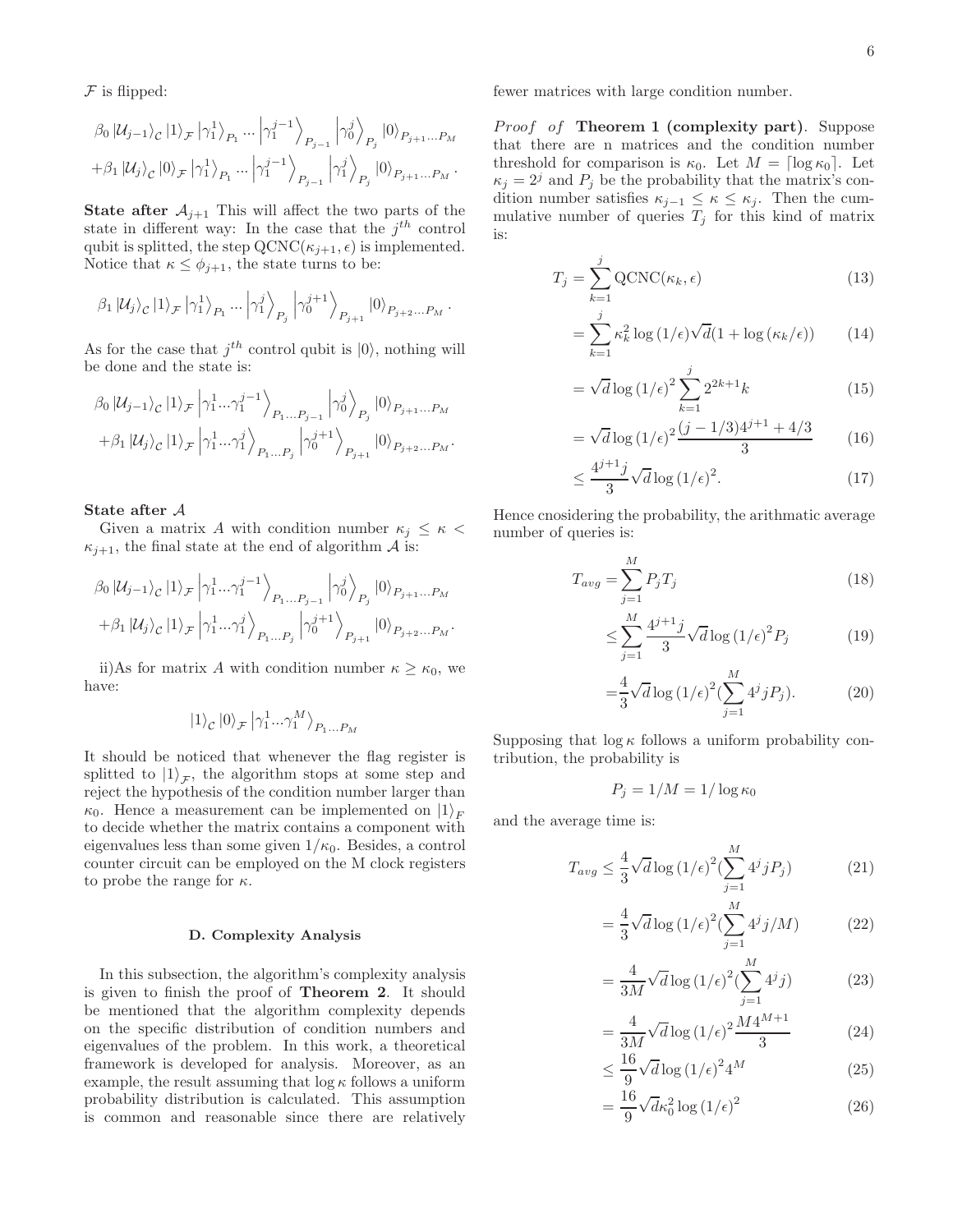Hence the complexity is  $O(\sqrt{d}\kappa_0^2 \log{(1/\epsilon)}^2)$  as claimed in Theorem 1.

The complexity of this algorithm also depends on the fixed threshold  $\kappa_0$  instead of an unknown  $\kappa$ . Hence besides the acceleration compared to classical algorithms, the stability and robustness are also improved to satisfy financial problems.

#### V. QUANTUM COINTEGRATION TEST

To finish the last peice of quantum statistical arbitrage, it needs to be verified whether the preselected matrices contain a cointegrated pair. The global structure and details of QCT are described in the first subsection, and the analysis of complexity is given in the second subsection. These two parts yield the following result:

**Theorem 3** Suppose that  $d$  and  $N$  are the number of kinds of stocks and the time length of stock prices,  $\epsilon$  is the precision desired, and  $\kappa$  is the condition number. Then the cointegration test with L lag-length augmented dickey fuller test can be implemented with complexity  $O(\frac{d^{2.5} \kappa^3}{\delta^2})$  $\frac{\partial^2 \kappa^3}{\partial^2}$  poly $(\log_2 \frac{d\kappa}{\delta}) + dN +$  $(L+2)^{2.5} \kappa^{\prime 3}$  $\frac{(\lambda^2)^{2.5} \kappa'^3}{\delta'^2}$  poly(log<sub>2</sub>  $\frac{(L+2) \kappa'}{\delta'}$  $\frac{(-2i\kappa)}{\delta'}$ , where  $\delta = min\{1/d, \epsilon\},\$  $\delta' = min\{1/(L+2), \sqrt{L+2}\epsilon^2\}.$ 

### A. Algorithm

First of all, the following procedure is used to generate the residual sequence of linear regression. Since the residuals sequence is needed instead of regression coefficients or predicted values[\[42,](#page-9-21) [43](#page-9-22)], known quantum linear algorithms should be employed with some further modification. The work of [\[43](#page-9-22)]'s Theorem2 is used to derive an approximation  $\beta$  of the regression coefficients  $\beta$ .

**Lemma 4** (QLR, Theorem 2 in [\[43](#page-9-22)]) Let  $\mathbf{X} = (x_{i,j})$  be an  $N * d$  balanced matrix such that its singular values are in range  $[1/\kappa, 1]$ . Let  $y = (y_1, y_2, ..., y_N)^T$  be a balanced unit vector. Suppose  $(X, y)$  is well behaved. Given  $\epsilon > 0$  and access to the procedures  $P_x$  and  $P_y$ described above. Then the problem to output a vector  $\beta = (\beta_1, \beta_2, ..., \beta_d)^T$  such that  $\left|\beta - \hat{\beta}\right| \leq \epsilon$  and  $\beta = \mathbf{x}^{\dagger} \mathbf{y}$ can be solved by a gate-efficient quantum algorithm that makes  $O(\frac{d^{2.5} \kappa^3}{\delta^2})$  $\frac{\partial \kappa^3}{\partial^2}$  poly $[\log_2(\frac{d\kappa}{\delta})]$  uses of  $P_x$  and  $P_y$ , where  $\delta = min\{1/d, \epsilon\}.$ 

This Quantum Linear Regression procedure is denoted as  $QLR(d, \delta, \kappa)$ . Then the predicted value vector  $\hat{y}$  is calculated by the matrix multiplication

$$
\hat{y} = X\beta,\tag{27}
$$

and the residuals sequence is derived by a vector subtraction between the predicted values  $\hat{y}$  and real values y:

$$
u = y - \hat{y}.\tag{28}
$$

This should be a hybrid algorithm since classical algorithms can calculate matrix multiplications and subtractions with fewer restrictions and more efficiently.

Next, another regression  $QLR(L + 1, \delta', \kappa')$  on time variable and lagged residuals will be employed to derive the statistical index. The lagged residuals  $\Delta u_t$  is defined as the first-order difference and can be calculated efficiently by a vector subtraction:

$$
\Delta u_t = u_t - u_{t-1} \tag{29}
$$

Then  $QLR(L+1,\delta',\kappa')$  procedure shows:

$$
\Delta u_t = \alpha + \beta t + \gamma u_{t-1} + \sum_{i=1}^{L-1} \delta_i \Delta u_{t-i} + \epsilon_t, \qquad (30)
$$

where L is the lag-length used in the ADF test, and  $\beta$  is the coefficient of the time variable  $t$ . The test statistic  $DF_T = \frac{\hat{\gamma}}{SE(\hat{\gamma})}$ , where SE means standard error, can be computed by classcial computer more efficiently.

Finally, the result will be sent to be compared with a critical value table [\[38\]](#page-9-17). And the total algorithm is summarised as Algorithm [3.](#page-6-0)

# <span id="page-6-0"></span>Algorithm 3 Quantum Cointegration Test Algorithm

# Input:

 $\kappa_0$ : the threshold for preselection

 $T$ : the length of time interval

 $J$ : the total number of stocks

 $p_t^{(j)}$ : the  $j^{th}$  stock's price at time t.

Output:

 $(f, \beta)$ flag and cointegrated coefficients.

Data Loading:

$$
|\psi_x\rangle = \sum_{t=0}^{T-1} \sum_{j=0}^{J-1} r_t^{(j)} |t\rangle |j\rangle: \text{ amplitude encoding}
$$

Residual Construction Module:

 $QLR(d, \delta, \kappa)$  to derive  $\beta$ 

Classical matrix multiplication  $\hat{y} = X\beta$ 

Classical vector subtraction  $\hat{u} = y - \hat{y}$ 

Statistics Calculation Module:

Lagged residuals  $\Delta u_t = u_t - u_{t-1}$ 

$$
QLR(L+1, \delta', \kappa') \text{ to derive } \gamma
$$

Classical test statistic  $DF_T$ 

Comparison with Critical Value Table ([\[38\]](#page-9-17))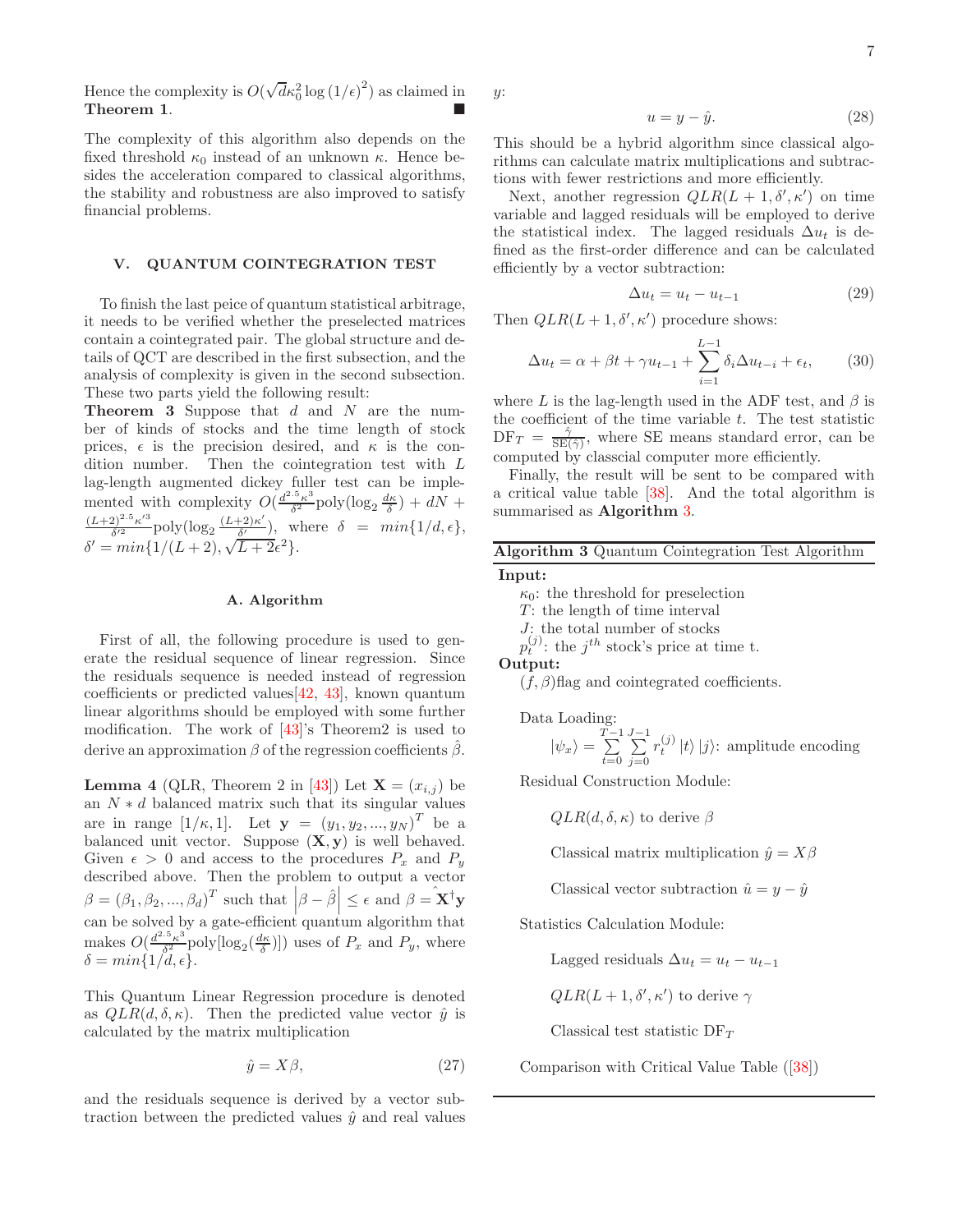### B. Complexity Analysis

In the following subsection, a detailed analysis of the algorithm's complexity is given. Suppose a single-round cointegration test on an  $Nd$  design matrix where N is the number of samples and d is the number of variables. By lemma3, the regression coefficients can be derived directly with complexity to be  $O(\frac{d^{2.5} \kappa^3}{\delta^2} \text{poly}(\log_2 \frac{d\kappa}{\delta}))$ . Then the residuals can be computed directly in  $O(Nd)$ steps. The result of this hybrid residual generation procedure is as follows:

Lemma 5 (Complexity of Residuals Sequence Generation Procedure) Suppose X is an  $N * d$  design matrix and y the target vector, also we have  $\epsilon$  the precision desired, and  $\kappa$  is the condition number. Then the residuals sequence of regression can be derived with complexity  $O(\frac{d^{2.5} \kappa^3}{\delta^2})$  $\frac{d^2\kappa^3}{\delta^2}$  poly $(\log_2 \frac{d\kappa}{\delta}) + dN$ ).

Besides this, it should be mentioned that an alternative method use [\[42](#page-9-21)]'s work to derive a predictor of a linear model. This method should be repeated N times to derive the residuals sequence. Hence the total algorithm is  $O(N \log N \kappa^2 \epsilon^{-3}).$ 

Since the residuals derived from the above subroutine are intermediate instead of final results, it is important for us to analyse the error propagation of the cointegration test to control the global error:

Lemma 6 (Bounded Error Propagation) Suppose the error of the first regression(for residuals) be  $|\beta - \beta'| \leq \epsilon$ , then the error of the second regression(for cointegration test) is bounded by  $\sqrt{L+2}e^2$  where L is the lag length in the ADF test.

*Proof of* Lemma 6. We can compute the error of residuals as follows: Suppose that

$$
u_t = X\beta - y \tag{31}
$$

and

$$
u_t' = X\beta' - y \tag{32}
$$

are the residuals and estimated residuals, respectively. The error of the second regression variable  $u_t$  is

$$
|u_t - u'_t| = |(X\beta - y) - (X\beta' - y)| \tag{33}
$$

$$
=|X(\beta - \beta')|
$$
 (34)

$$
\leq \epsilon,\tag{35}
$$

Here (35) follows from  $||X|| = 1$ , and the errors of  $\Delta u_t$ can be calculated as:

$$
|\Delta u_t - \Delta u'_t| = |(u_t - u_{t-1}) - (u'_t - u'_{t-1})|
$$
 (36)

$$
\leq |u_t - u_{t-1}| + |u'_t - u'_{t-1}| \tag{37}
$$

$$
\leq \epsilon + \epsilon = 2\epsilon. \tag{38}
$$

Regard these two error sequences as  $2\epsilon$ -bounded perturbation terms of the design matrix

$$
\hat{U} = U + E,\tag{39}
$$

in the second regression(30), by  $[57-59]'s$  $[57-59]'s$  $[57-59]'s$  work the error propagation is bounded as:

$$
\|\gamma - \hat{\gamma}\| \le \sum f_j^2 \|\delta_j\|.\tag{40}
$$

Here  $f_j = \sqrt{\gamma^2 + \sum c_j e_j^2}$  is the sensitivity of the dpendence on the  $j = th$  variable, and is bounded by  $O(\sqrt{L+2\epsilon})$ . And  $\delta_j$  is the error of  $j-th$  term and hence is bounded by  $O(\epsilon)$ . Hence the total error propagation is bounded by  $O(\sqrt{L+2\epsilon^2})$  $\blacksquare$ ).

Proof of Theorem 3. With the facts above can the total complexity be calculated: the generation of the residuals will cost  $O(\frac{d^{2.5} \kappa^3}{\delta^2})$  $\frac{\delta \kappa^3}{\delta^2}$  poly $(\log_2 \frac{d\kappa}{\delta}) + dN$ ); a second regression on residuals is implemented by  $QLR$  again with propagated error  $\epsilon' = \sqrt{L+2\epsilon^2}$ , condition number  $\kappa'$  and  $d = L + 2$ , and by lemma 4, the complexity is  $O(\frac{(L+2)^{2.5} \kappa'^3}{\delta'^2})$  $\frac{(\lambda^2)^{2.5} \kappa'^3}{\delta'^2}$  poly $(\log_2 \frac{(L+2) \kappa'}{\delta'}$  $\frac{(-2i\pi)}{\delta'}$ ), where  $\delta' = min\{1/(L+2), \sqrt{L+2\epsilon^2}\}\$ . The final complexity follows by a direct sum.

## VI. REALISTIC CASE ANALYSIS

This section will analyze the quantum advantage of QSA in the realistic financial scenario of U.S. stock markets. There are mainly two kinds of characteristics data having significant influences on the algorithm complexity. One is the number of stocks: there are about 8000 stocks in the U.S. stock markets. Another is the trading time. The regular trading time of the New York Stock Exchange and the NASDAQ are both 6.5 hours per day. For the half-second time intervals aggregated quotes data, the length of data in one day is  $N_0 = 6.5 \times 3600 \times 2 = 46800$ . Furthermore there are about  $l = 253$  trading days one year on average. Hence the typical size of the time series data can be computed as

$$
N = N_0 \times l = 46800 \times 253 \approx 1.2 \times 10^7. \tag{41}
$$

Under the cnosideration of the realistic case discussed above, there are mainly three reasons why QSA is more efficient than classical ones: First of all, in financial scenario, there are many different stocks, and it occupies only a tiny proportion of the searching space to find a multicollinearity portfolio out of thousands of stocks. The number of three-stock portfolios can exceed  $M = C_{8000}^3 \approx 10^9$  while  $M_0$ , the number of multicointegrated pairs, is usually less than 1000. The proportion of non-multicollinear portfolios is estimated as

$$
M_0/M \le 10^{-6}.\tag{42}
$$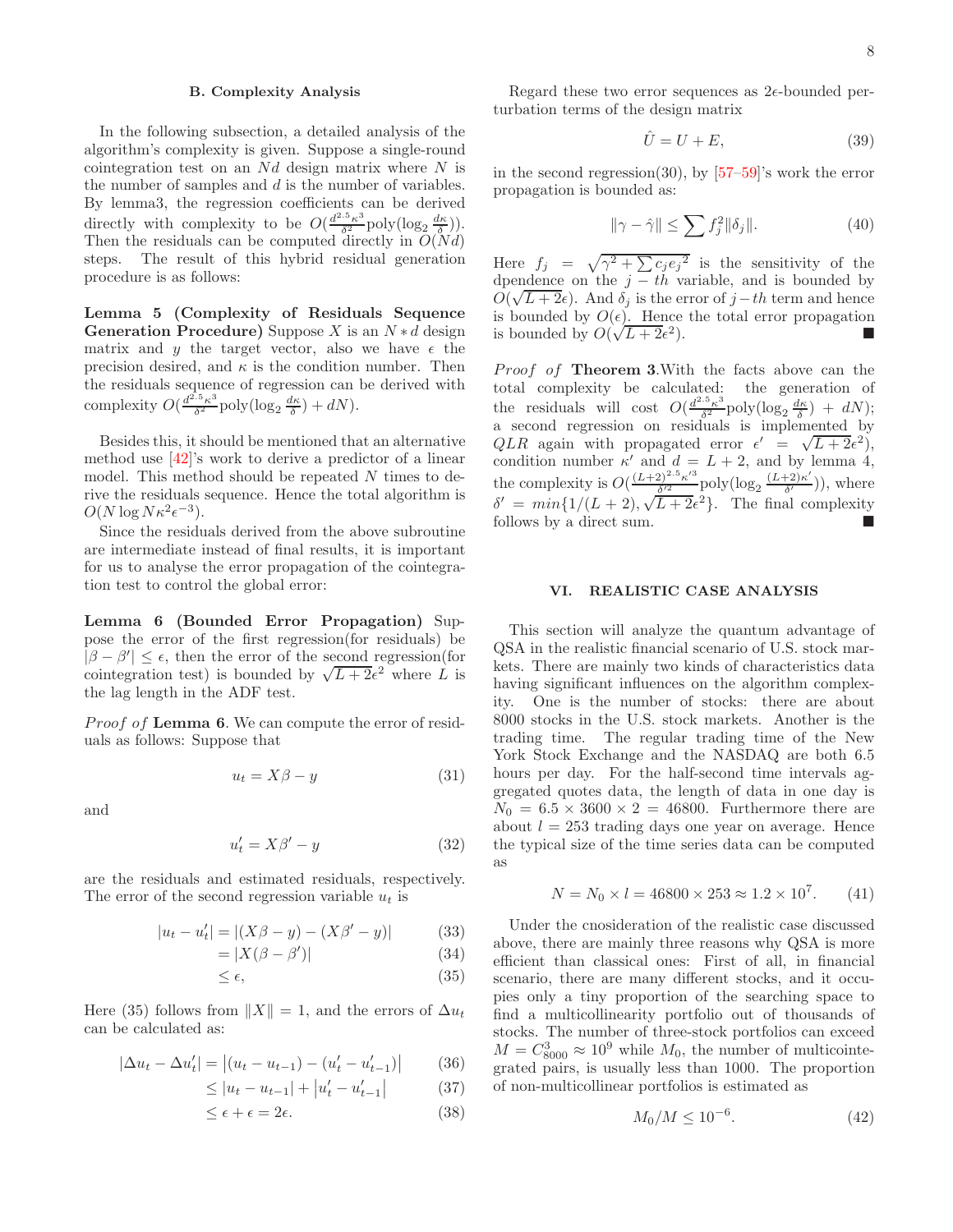By (41), the classical benchmark is  $O(N^2d) = 10^{18}$ , and the average complexity of our algorithm is mainly determined by the first preselection subroutine wtih complexity  $O(\sqrt{d\kappa_0^2 \log{(1/\epsilon)^2}}) = 10^8$  (see details below). The primary reason for this acceleration is that the preselection procedure can search the multicollinearity without large matrix factorizations and regressions. Secondly, the problem size determined by sample number  $N$  is supposed to be very large for our problem of high-frequency trading: On the one hand, for high-frequency trading, there is a short time interval and a large number  $N_0$  of trading date quotes of every single trading day. On the other hand, it does make sense in finance to consider a  $\log$  time interval  $l$  since it is a statistical arbitrage model instead of some models for prediction such as momentum trading. Finally, for the specific case of statistical arbitrage trading strategy, it is common and unavoidable to handle matrices with large condition number  $\kappa$ , resulting in high cost of computing resources and time complexity. Utilizing the ability to detect  $\kappa$  by QCNCA, our algorithm is time variable one and adaptive to  $\kappa$ . Since most portfolios are with small  $\kappa$  as discussed above, giving a bound  $\kappa_0 = 1000$ , our algorithm's complexity is about  $O(\sqrt{d}\kappa_0^2 \log{(1/\epsilon)}^2)) = 10^8.$ 

The number of qubits needed can be estimated as follows: According to the data size discussed above, the qubits needed to prepare for the initial state is about  $\log(1.2 * 10^7) + \log 8000 \approx 35$ . The  $QCNC(\kappa, \phi)$ circuit consists of simplified phase estimation subcircuits, and each subcircuit with 0.1 precision needs more than 4 qubits. Moreover, the  $VTPA$  circuit consists of  $QCNC(\kappa_i, \phi)$  circuits for different  $\kappa_i$ , and hence more than 50 qubits are needed, which are hard for us to simulate.

9

# VII. CONCLUSION

In this article, we introduce quantum algorithms for quantitative trading in the case of high-frequency statistical arbitrage and show the quantum advantage. Besides wxploring new financial applications, two heuristic algorithms are also developed as instruments: One is for the estimation of the condition number of a given matrix, which has not been considered and proposed before as far as we know. This algorithm can be applied to solve other problems where condition number is a primary influencing factor of the algorithm's complexity, such as quantum computational fluid dynamics and differential equation solution  $[60-64]$  $[60-64]$ . The other is the implemention of statistical cointegration test, which has many applications in time series, finance analysis. Some modifications and exploration will be considered later to suit these exciting problems.

During the analysis of QCNCA and VTPA's complexity, we provide a theoretical framework and show the quantum advantage under the assumption of uniform distribution. Since the real problems are complicated, many other statistical models and different distributions will be taken into consideration. By some modification in Eqs.(8-11), this method might still work with different results of complexity, and this is our further research direction. Moreover, the work of circuit simplification and simulation will be done in the future.

## ACKNOWLEDGEMENT

This work was supported by the National Key Research and Development Program of China (Grant No. 2016YFA0301700), the National Natural Science Foundation of China (Grants Nos. 11625419), the Strategic Priority Research Program of the Chinese Academy of Sciences (Grant No. XDB24030600), and the Anhui Initiative in Quantum Information Technologies (Grants No. AHY080000).

- <span id="page-8-0"></span>[1] D. P. DiVincenzo, Fortschritte der Physik: Progress of Physics 48, 771 (2000).
- [2] G. Kalai, arXiv preprint arXiv:1106.0485 (2011).
- <span id="page-8-1"></span>[3] F. Arute, K. Arya, R. Babbush, D. Bacon, J. C. Bardin, R. Barends, R. Biswas, S. Boixo, F. G. Brandao, D. A. Buell, et al., Nature 574, 505 (2019).
- <span id="page-8-2"></span>[4] S. McArdle, S. Endo, A. Aspuru-Guzik, S. C. Benjamin, and X. Yuan, Reviews of Modern Physics 92, 015003  $(2020)$ .
- [5] C. Outeiral, M. Strahm, J. Shi, G. M. Morris, S. C. Benjamin, and C. M. Deane, Wiley Interdisciplinary Reviews: Computational Molecular Science 11, e1481 (2021).
- <span id="page-8-3"></span>[6] P. S. Emani, J. Warrell, A. Anticevic, S. Bekiranov, M. Gandal, M. J. McConnell, G. Sapiro, A. Aspuru-

Guzik, J. T. Baker, M. Bastiani, et al., Nature Methods , 1 (2021).

- <span id="page-8-4"></span>[7] H. Ma, M. Govoni, and G. Galli, npj Computational Materials 6, 1 (2020).
- <span id="page-8-5"></span>[8] Y. Cao, J. Romero, and A. Aspuru-Guzik, IBM Journal of Research and Development 62, 6 (2018).
- <span id="page-8-6"></span>[9] R. Orus, S. Mugel, and E. Lizaso, Reviews in Physics 4, 100028 (2019).
- <span id="page-8-7"></span>[10] D. J. Egger, C. Gambella, J. Marecek, S. McFaddin, M. Mevissen, R. Raymond, A. Simonetto, S. Woerner, and E. Yndurain, IEEE Transactions on Quantum Engineering (2020).
- <span id="page-8-8"></span>[11] D. Ceperley and B. Alder, Science **231**, 555 (1986).
- [12] A. Montanaro, Proceedings of the Royal Society A: Mathematical, Physical and Engineering Sciences 471,